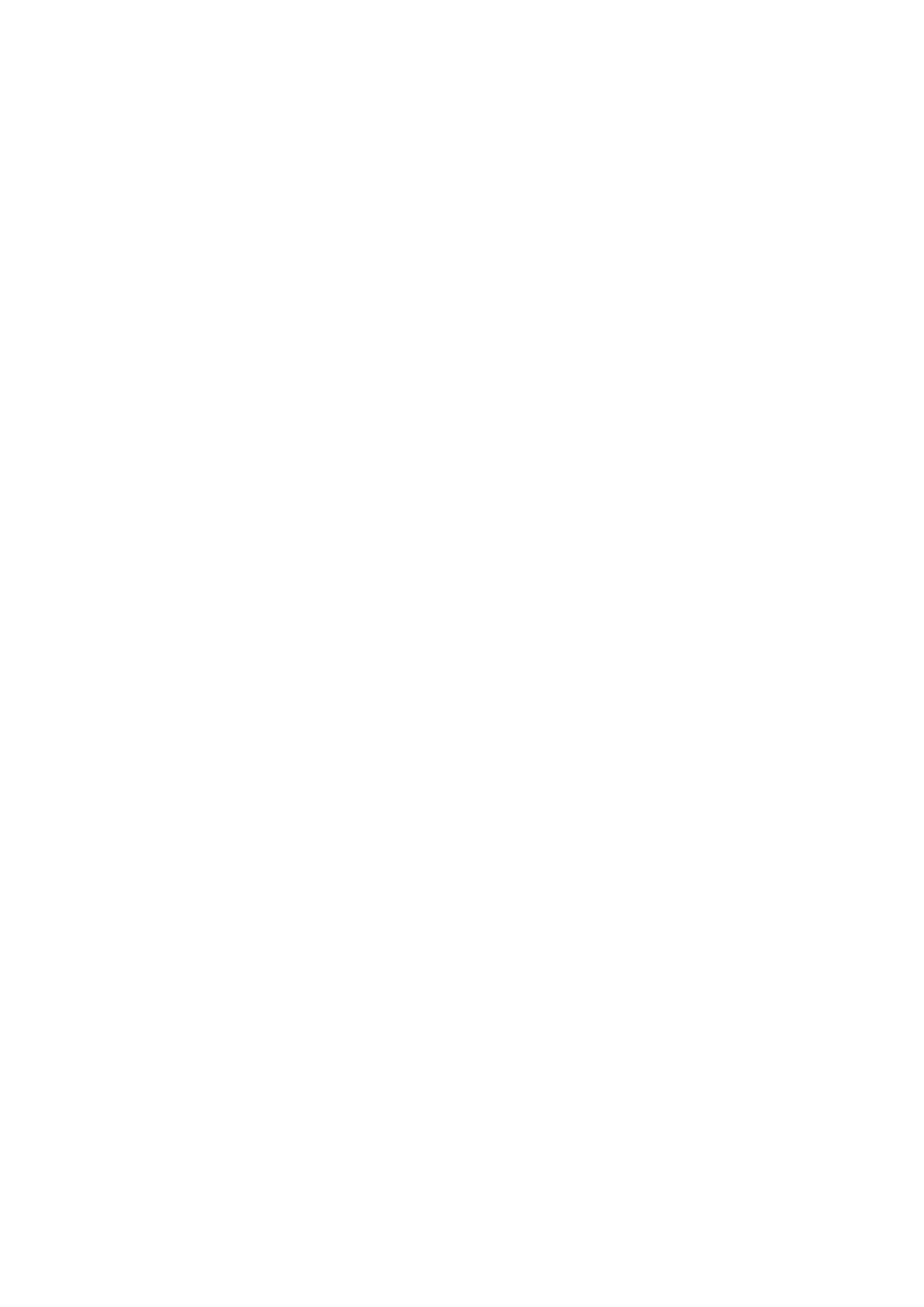*I certify that this public bill, which originated in the Legislative Assembly, has finally passed the Legislative Council and the Legislative Assembly of New South Wales.*

> *Clerk of the Legislative Assembly. Legislative Assembly, Sydney, , 2011*



New South Wales

# **Clean Coal Administration Amendment Bill 2011**

Act No , 2011

An Act to amend the *Clean Coal Administration Act 2008* to rename the Act, to reconstitute and rename the council established under the Act, to rename the fund established under the Act and to update certain terminology.

*I have examined this bill and find it to correspond in all respects with the bill as finally passed by both Houses.*

*Assistant Speaker of the Legislative Assembly.*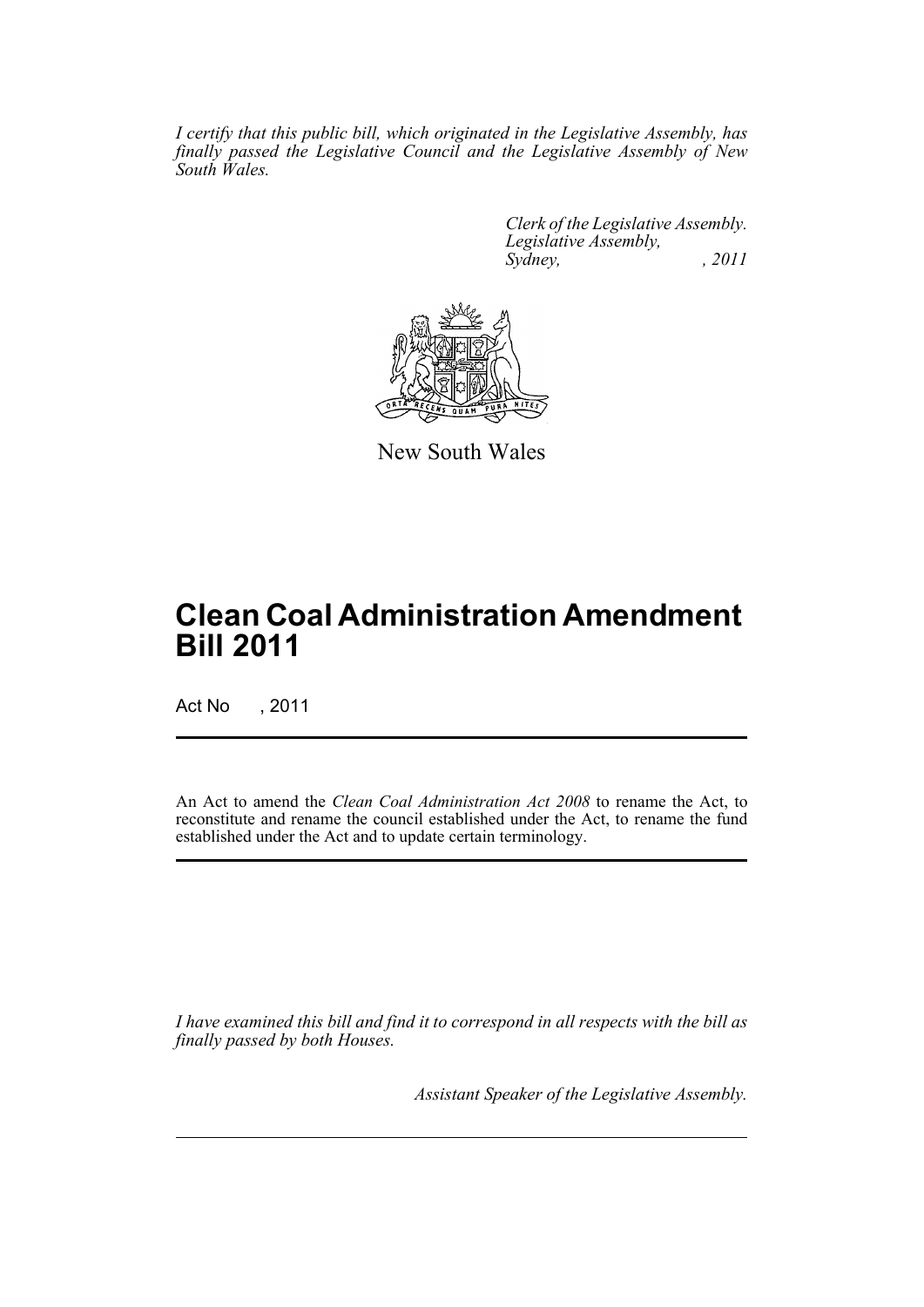# <span id="page-3-0"></span>**The Legislature of New South Wales enacts:**

# **1 Name of Act**

This Act is the *Clean Coal Administration Amendment Act 2011*.

# <span id="page-3-1"></span>**2 Commencement**

This Act commences on the date of assent to this Act.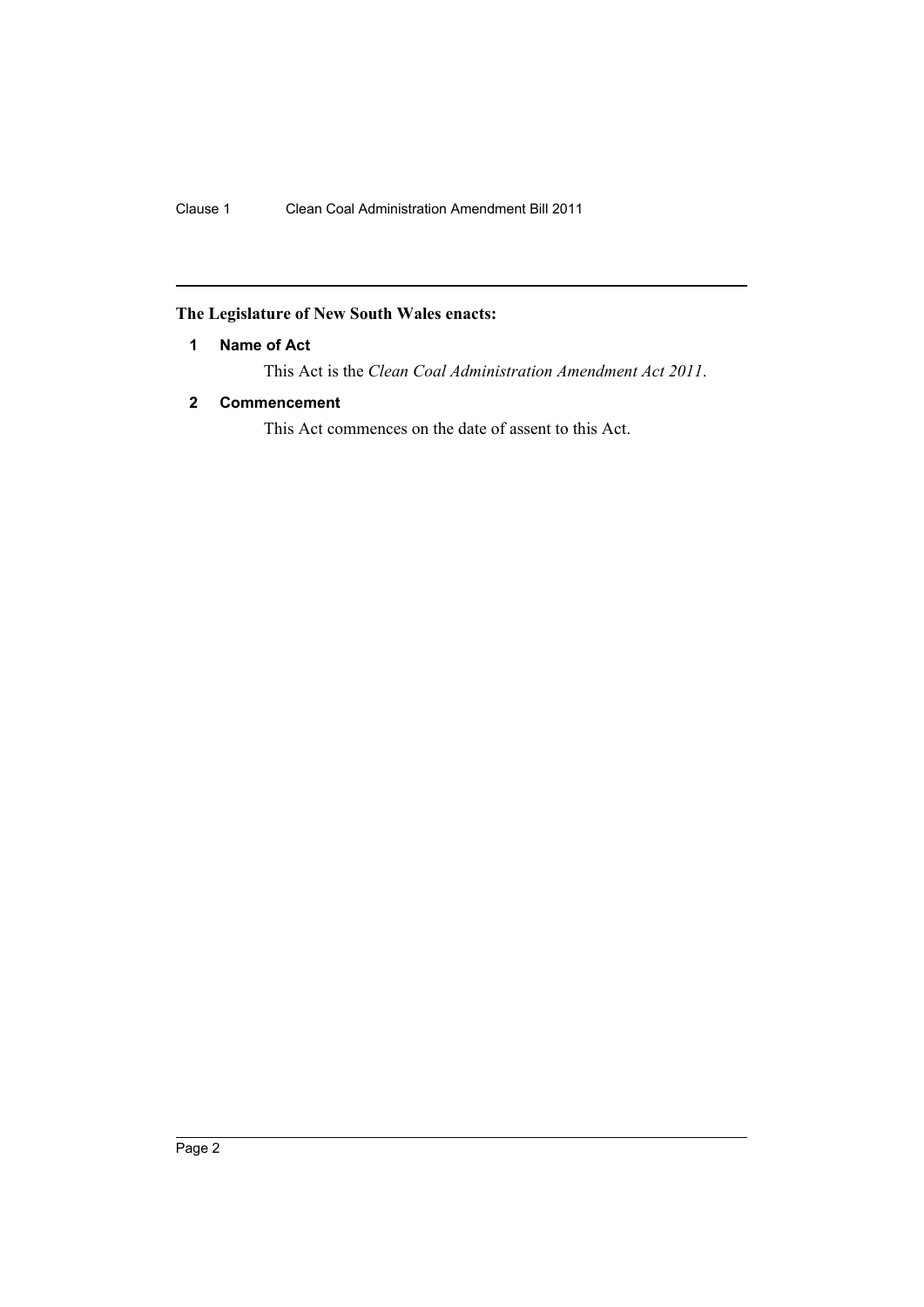Amendment of Clean Coal Administration Act 2008 No 50 Schedule 1

# <span id="page-4-0"></span>**Schedule 1 Amendment of Clean Coal Administration Act 2008 No 50**

# **[1] Long title**

Omit the long title.

Insert instead "An Act to establish the Coal Innovation NSW Fund to provide funding for low emissions coal technologies; and to establish Coal Innovation NSW.".

## **[2] Section 1**

Omit the section. Insert instead:

#### **1 Name of Act**

This Act is the *Coal Innovation Administration Act 2008*.

# **[3] Section 3 Definitions**

Insert in alphabetical order:

*CINSW* means Coal Innovation NSW established by this Act.

## **[4] Section 3, definition of "clean coal technologies"**

Omit the definition. Insert in alphabetical order:

*low emissions coal technologies* means technologies for facilitating reduction of greenhouse gas emissions from the extraction, preparation or use of coal.

## **[5] Section 3, definition of "the Council"**

Omit the definition.

## **[6] Sections 3, definition of "the Fund" and 4 (1)**

Omit "the Clean Coal Fund" wherever occurring. Insert instead "the Coal Innovation NSW Fund".

## **[7] Part 2, heading**

Omit "**Clean Coal Fund**". Insert instead "**Coal Innovation NSW Fund**".

# **[8] Sections 5, 7 (6) and 11 (1) (b)–(e)**

Omit "clean coal technologies" wherever occurring. Insert instead "low emissions coal technologies".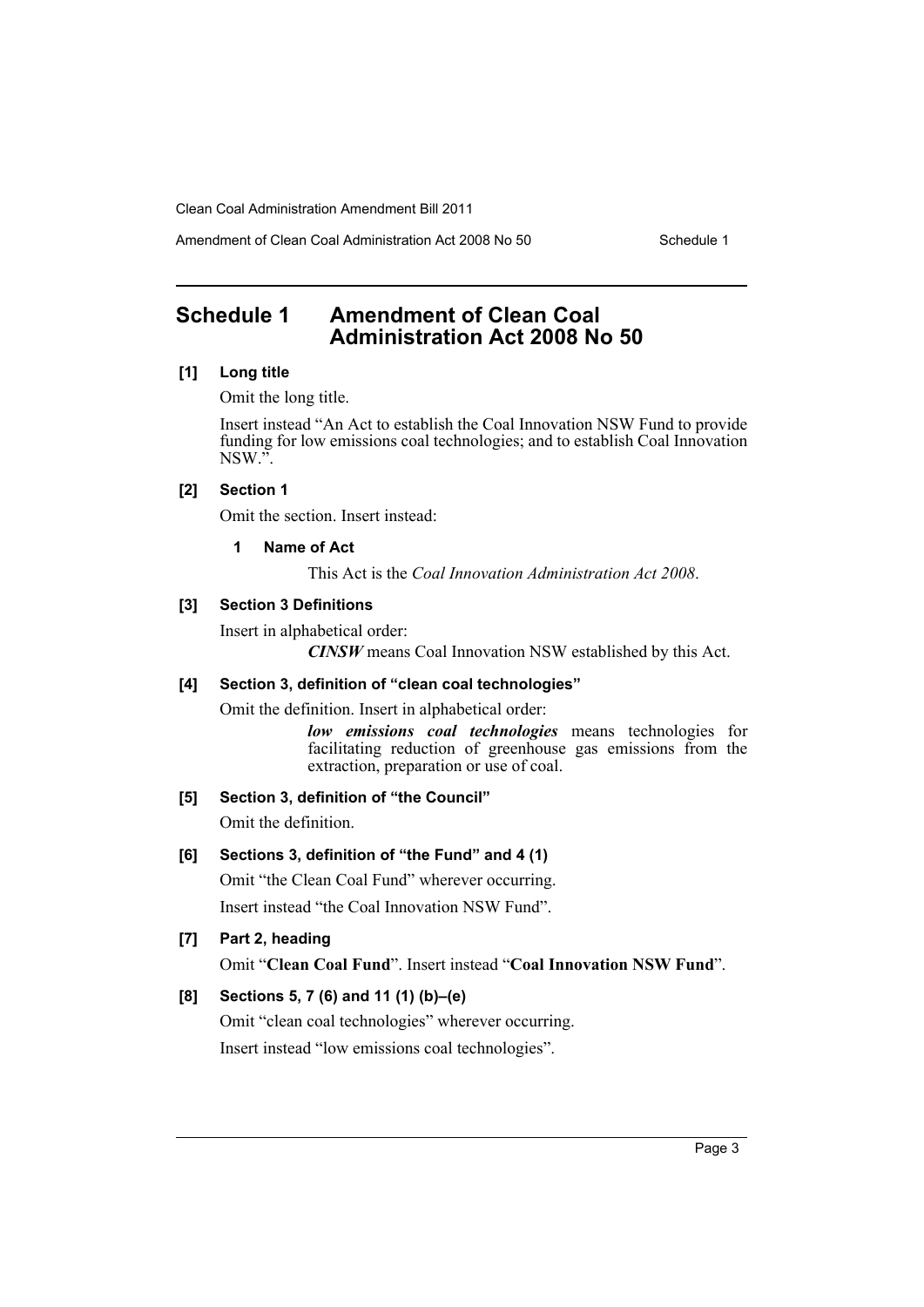Schedule 1 Amendment of Clean Coal Administration Act 2008 No 50

#### **[9] Sections 7 (1) (b), 11, 12 and 13, Schedule 1, clauses 1, definitions of "Chairperson" and "member", 5 (1) (e), 8–12 and 13 (1)–(4)**

Omit "The Council" and "the Council" wherever occurring. Insert instead "CINSW".

#### **[10] Part 3, heading**

Omit "**Clean Coal Council**". Insert instead "**Coal Innovation NSW**".

#### **[11] Section 9 Establishment of CINSW**

Omit "a Clean Coal Council". Insert instead "Coal Innovation NSW".

#### **[12] Section 10**

Omit the section. Insert instead:

### **10 Membership of CINSW**

- (1) CINSW is to consist of the following members appointed by the Minister:
	- (a) an independent person appointed by the Minister to be the Chairperson of CINSW,
	- (b) 2 persons, each of whom is employed in or by a government agency,
	- (c) 2 persons who are nominated jointly by the Australian Coal Association and the Minerals Council to represent the New South Wales black coal industry,
	- (d) such other persons (up to a maximum of 4) as the Minister may appoint from time to time, being persons whom the Minister considers have qualifications or experience relevant to the functions of CINSW.
- (2) If either or both of the nominations required for the purposes of subsection  $(1)$  (c) are not made within such time or in such manner as may be specified by the Minister by notice to the Australian Coal Association and the Minerals Council, the Minister may appoint any person or persons so that 2 members are appointed to represent the New South Wales black coal industry.
- (3) Schedule 1 contains provisions relating to members of CINSW.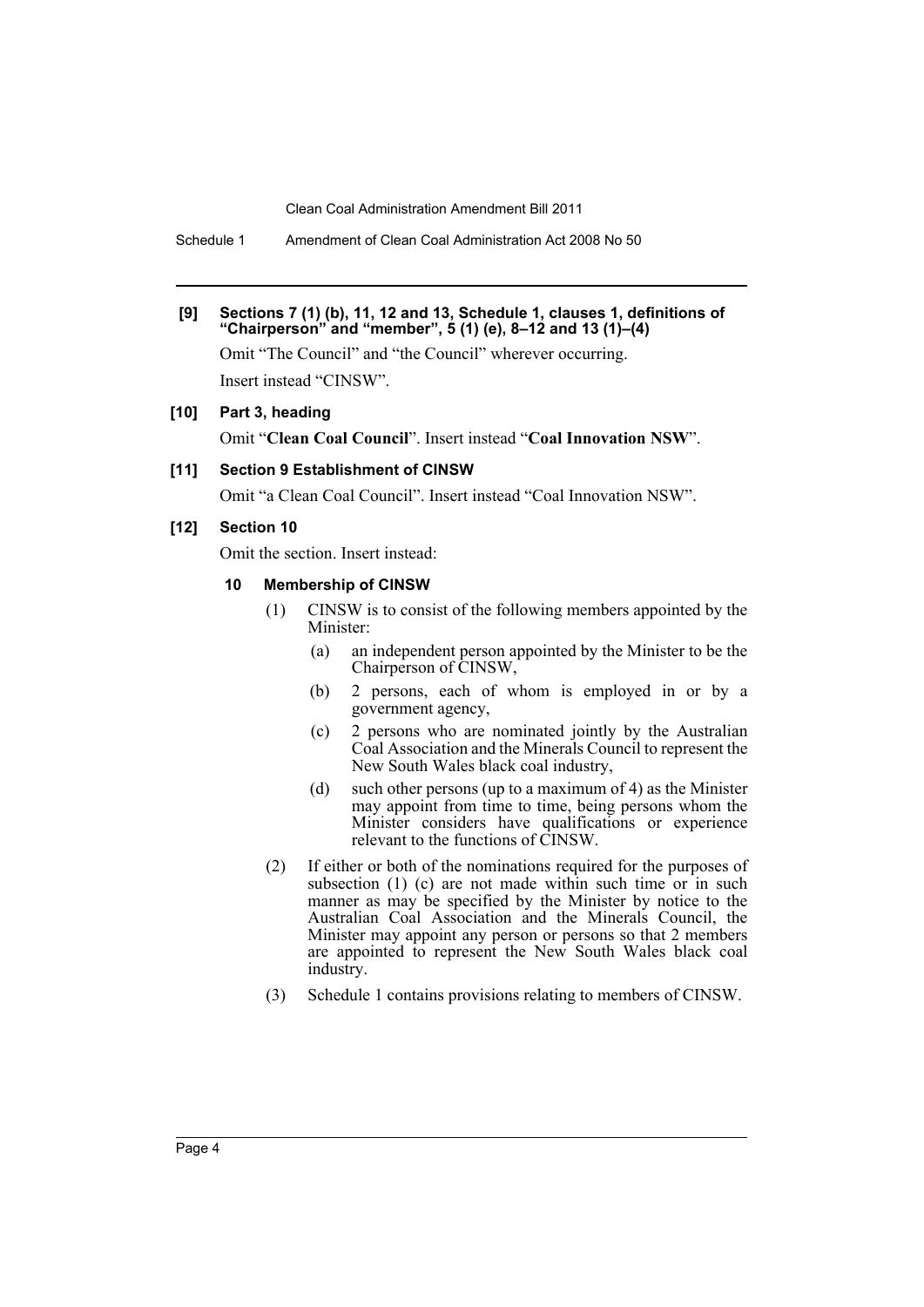Amendment of Clean Coal Administration Act 2008 No 50 Schedule 1

#### **[13] Schedule 1**

Omit the heading and source reference. Insert instead:

# **Schedule 1 Provisions relating to members and procedure of CINSW**

(Section 10 (3))

### **[14] Schedule 1, clause 14**

Omit "of the Council".

Insert instead "of CINSW after the commencement of the *Clean Coal Administration Amendment Act 2011*".

#### **[15] Schedule 2**

Insert after Schedule 1:

# **Schedule 2 Savings, transitional and other provisions**

# **Part 1 General**

#### **1 Regulations**

(1) The regulations may contain provisions of a savings or transitional nature consequent on the enactment of the following Acts:

*Clean Coal Administration Amendment Act 2011*

- (2) Any such provision may, if the regulations so provide, take effect from the date of assent to the Act concerned or a later date.
- (3) To the extent to which any such provision takes effect from a date that is earlier than the date of its publication on the NSW legislation website, the provision does not operate so as:
	- (a) to affect, in a manner prejudicial to any person (other than the State or an authority of the State), the rights of that person existing before the date of its publication, or
	- (b) to impose liabilities on any person (other than the State or an authority of the State) in respect of anything done or omitted to be done before the date of its publication.